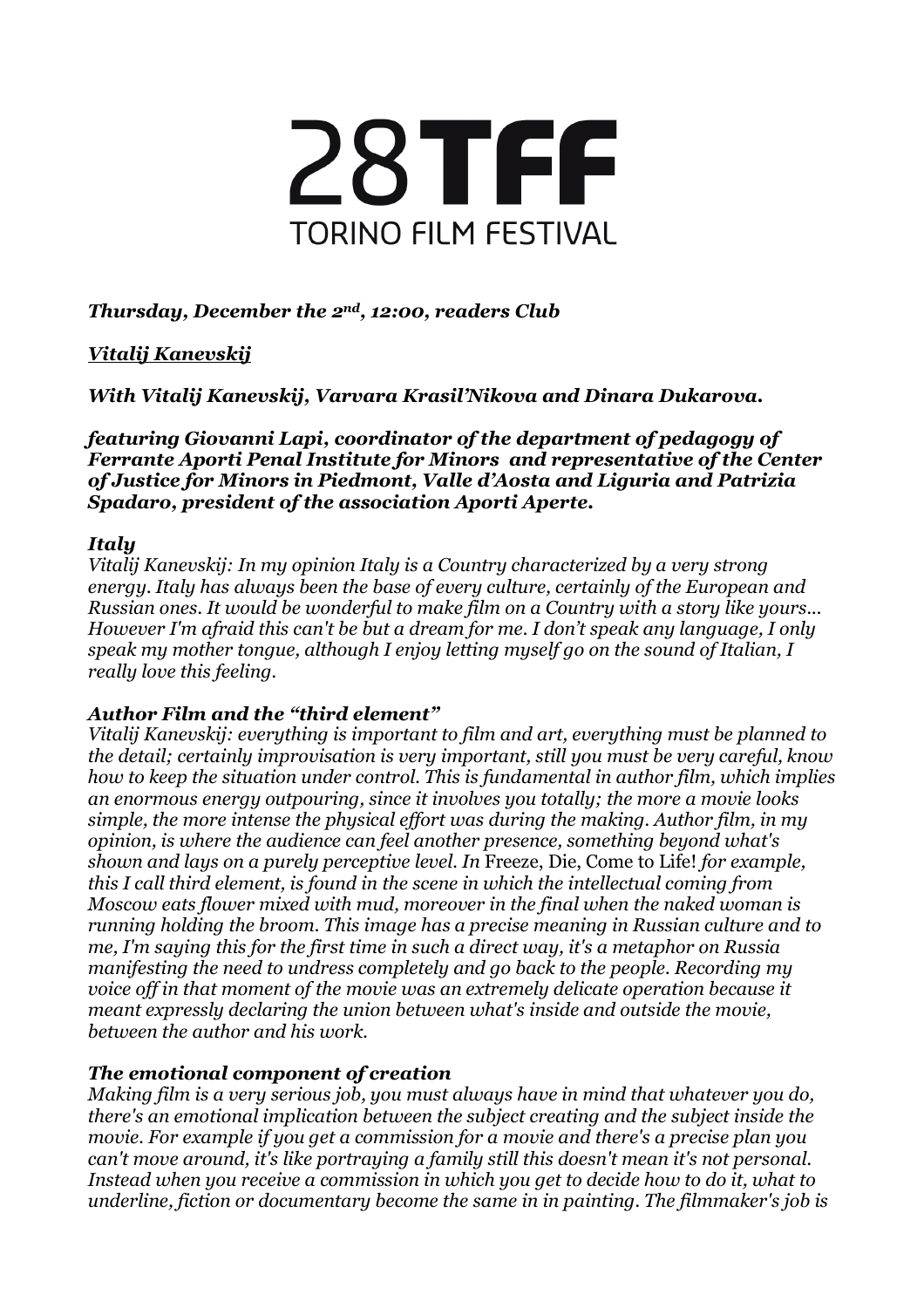*somewhat like that of a portrait painter... Want to make good film? You must ask God who's the only one who can have you do it right.*

## *Capitalism*

*Vitalij Kanevskij: I don't want to dig into political issues I never cared about. I'm not accusing one system neither defending the other... I'm just saying I grew up in a Socialist society which offered people some opportunity, especially to kids; now with Capitalism there's a price for everything, that's not a big deal until the system gives you the chance* to earn up to such price, but if it doesn't, what's the point in all of it? It's not an accusation *to Capitalism, it's just an observation.*

### *Change*

*Dinara Dukarova: I began working in film with Vitalij Kanevskij when I was thirteen, right when sociopolitical and economical change was taking off in our Country . I went to school in the U.S.S.R. and I remember those years were filled with joy and pride; Then the turn of the Perestrojka and all it brought along, a series of changes that made you understand which way to go, what to do with your own life... In that period I don't remember light, no dawn after the dark of night... My mother told me the only chance I had, as for all the others in my generation, was to leave and go away from Russia. Now it's the opposite instead, I'd love to go back to my Country, be there more often, live this new phase of change... I'm amazed at the number of changes happened in such a short lapse of time and the vortex of emotions and psychological unrest that goes with it.*

## *Nous les enfants du XX siècle*

*Varvara Krasil'Nikova: The idea for the movie came out long before the making, while we were working on* Freeze, Die, Come to Life!*. Finding Dinara was simple. We found her straight away. Her picture was in film archives and as soon as we saw her face, we knew she was the one. Instead finding Pavel was harder... We began looking around schools for a face credible enough for the Forties, he had to come from the suburbs and not be modeled by the School of Leningrad. Soon we realized that that wasn't the right direction, so we started looking among the kids on the streets... Just like Pavel Nazarov, who than became the protagonist of the movie, who came to the casting that day with all his gang; we chose him for the movie, this is how our adventure began. For a while he staid at our place, from time to time he'd disappear and the police would bring him back, thus we got to know, close up, the real life of these kids whom we've dedicated the documentary to... Finally we've reached this very sad conclusion: to who doesn't have a solid family background jail appears like a given, the documentary also had the goal of showing this reality.*

*Giovanni Lapi: as Stefano Francia, curator of the retrospective on Vitalij Kanevskij, suggested this afternoon, there will be the meeting between the director and the kids imprisoned in the Penal Institution for Minors Ferrante Aporti. It's the first time TFF suggests a collaboration of this kind and it appears like a great opportunity for our kids. Therefore we organized the projection of* A Quiet Life *in order to prepare today's meeting in which the kids can ask questions and dialogue with the director.*

*Patrizia Spadaro: The Aporti Aperte association, always together with the Penal Institution for minors Ferrante Aporti and the Center of Justice for Minors of Piedmont, Valle d'Aosta and Liguria, promotes another film project too: the kids followed by the Service of Justice for Minors will be involved in the making of a short, produced thanks to the contribution of Film Commission Torino Piemonte and the collaboration with Fargo Film. Director of the short will be Davide Tosco; the basic idea is the question the*